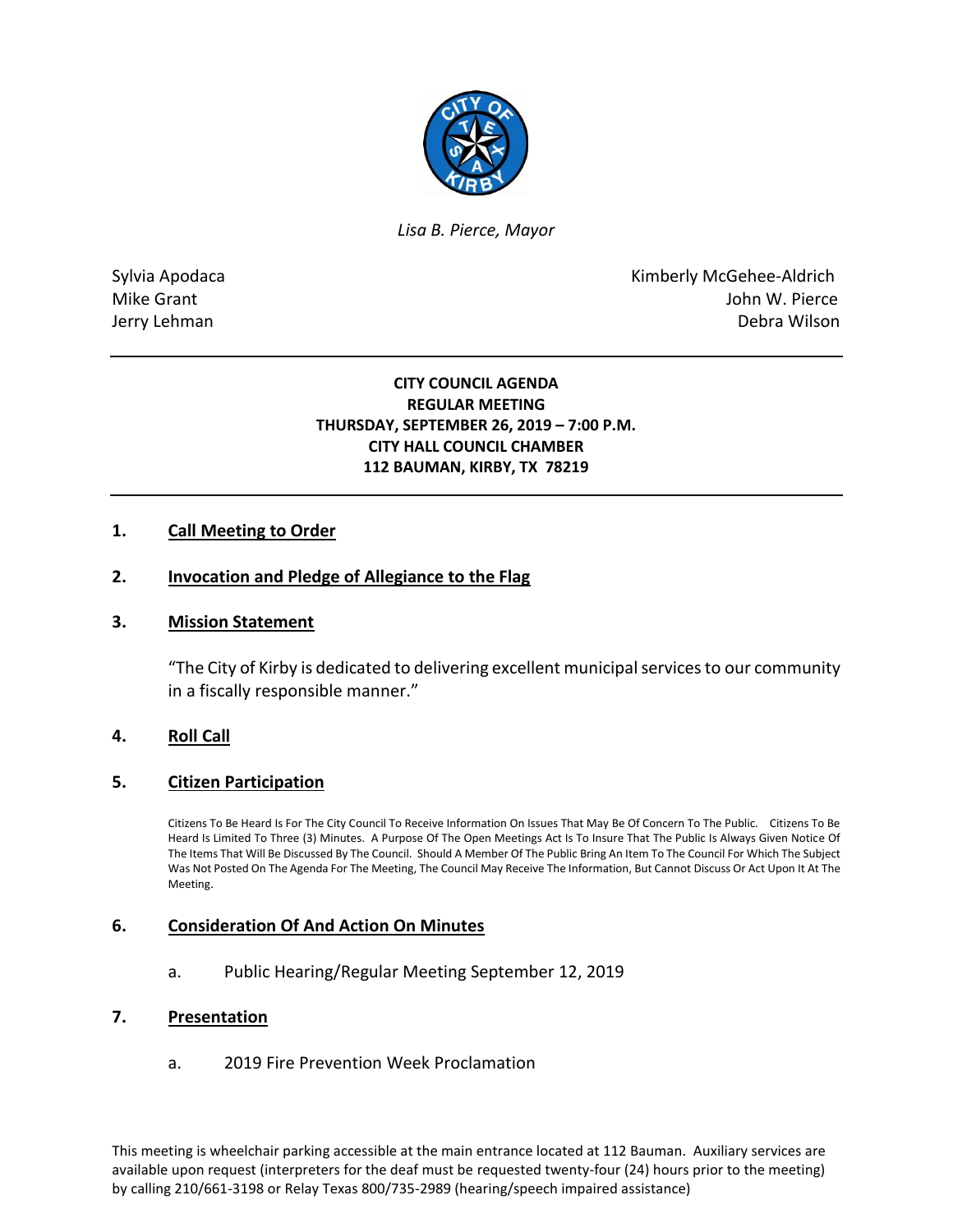# **8. Discussion And Possible Action**

- a. Discussion And Possible Action On Entering Into A New Interlocal Agreement For Fire Protection And First Responder Emergency Medical Services With Bexar County Emergency Services District No. 11
- b. Discussion And Possible Action On Binz Engleman Road Reconstruction Project
- c. Discussion And Possible Action To Accept Thomas Hernandez's Resignation From The Beautification And Recycle Committee Effective Immediately
- d. Discussion And Possible Action On Appointing Members To The Beautification And Recycle Committee
- e. Discussion And Possible Action On Appointing Regular And Alternate Members To The Building And Standards Commission
- f. Discussion And Possible Action On Appointing Members To the Kirby Senior Center Corporation Board
- g. Discussion And Possible Action On Appointing Up To Four Members To A Charter Review Commission
- h. Discussion And Possible Action On Private Development Projects On Springfield Road
- i. Discussion And Possible Action On Ordinance No. O-2019-864 Repealing Sections 94.01 And 94.02 Of The Nuisance Provisions In Chapter 94 Of The Code Of Ordinances Of The City And Adopting New Sections 94.01 And 94.02 Of The Nuisance Provisions In Chapter 94 Of The Code Of Ordinances Of The City. This Is The Second Reading.
- j. Discussion And Possible Action On Ordinance No. O-2019-867 Repealing Chapter 32, Article II-Building And Standards Commission And Adopting A New Chapter 32, Article II – Building And Standards Commission; Finding The Meeting At Which This Ordinance Is Passed Is Open To The Public As Required By Law; Providing A Severability Clause; And Establishing An Effective Date. This Is The Second Reading.
- k. Discussion And Possible Action On Ordinance No. O-2019-868 Making Appropriations For The Support Of The City Of Kirby For The Fiscal Year Beginning October 1, 2019 And Ending September 30, 2020 Appropriating Money To A Sinking Fund To Pay Interest And Principal Due On The City's Indebtedness; And Adopting The Annual Enterprise And General Fund Budgets Of The City Of Kirby For 2019-2020 Fiscal Year. This Is The Second Reading.